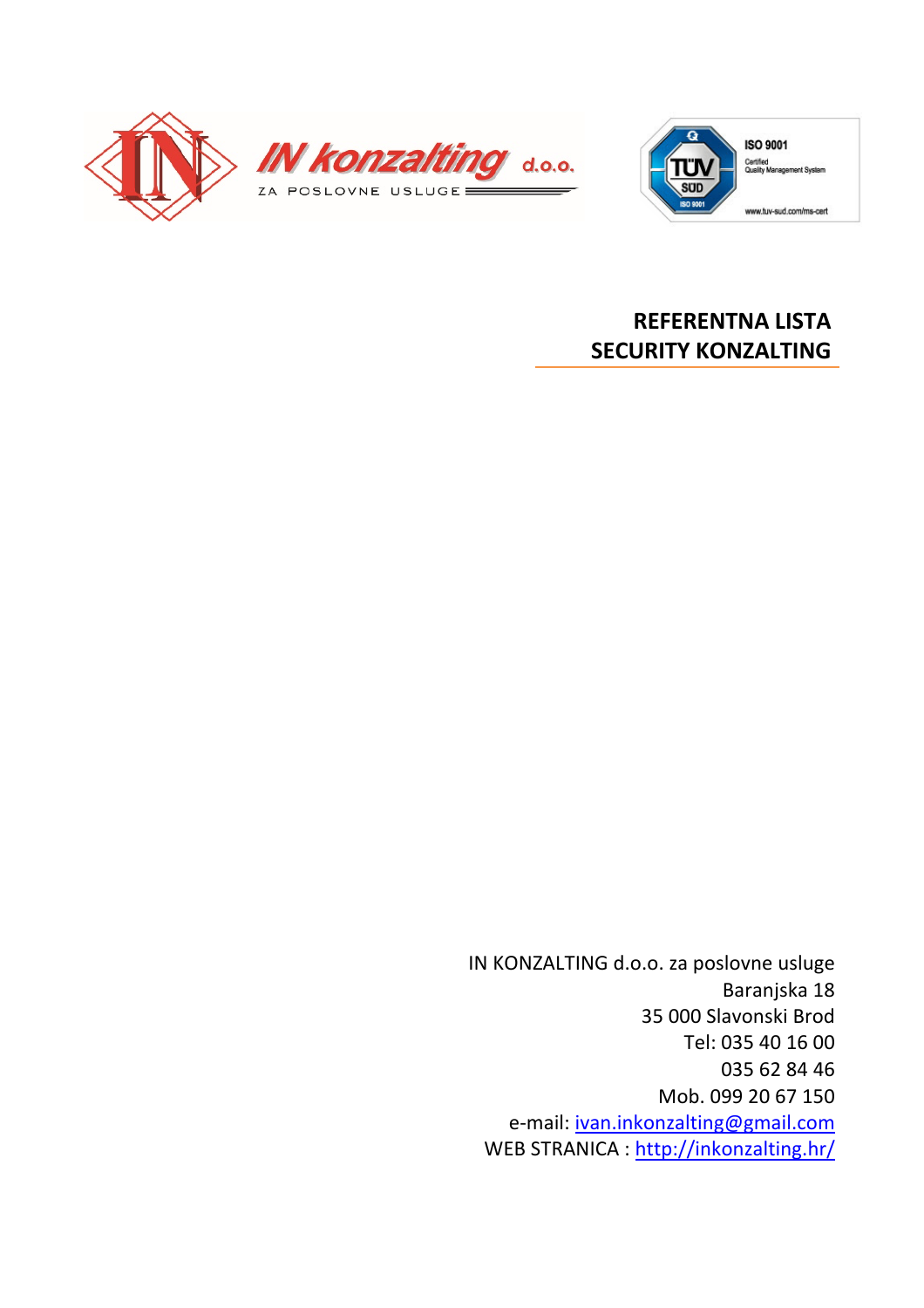| <b>NARUČITELJI</b> |                                                                                                                                             |                                                                                                                                                                                            |  |  |  |  |  |  |
|--------------------|---------------------------------------------------------------------------------------------------------------------------------------------|--------------------------------------------------------------------------------------------------------------------------------------------------------------------------------------------|--|--|--|--|--|--|
| 1.                 | <b>NEXE GRUPA</b><br>(NAŠICE CEMENT, BILOKALNIK<br>KOPRIVNICA, IGM NAŠICE,<br>LUKA TRANZIT OSIJEK, DILJ<br>VINKOVCI, FERAVINO<br>FERIČANCI) | PRIJEDLOG IDEJNOG RJEŠENJA TJELESNE I TEHNIČKE ZAŠITE                                                                                                                                      |  |  |  |  |  |  |
| 2.                 | POLJOPRIVREDNO PODUZEĆE<br>ORAHOVICA d.d. (M SAN<br>GRUPA)                                                                                  | SNIMKA STANJA TJELESNE ZAŠTITE SA PRIJEDLOGOM<br><b>MJERA</b>                                                                                                                              |  |  |  |  |  |  |
| 3.                 | BRODSKO-POSAVSKO<br>ŽUPANIJA                                                                                                                | SNIMKA POSTOJEĆEG STANJA I ANALIZA PROBLEMA S<br>OCJENOM ZA ZGRADU BRODSKO-POSAVSKE ŽUPANIJE                                                                                               |  |  |  |  |  |  |
| 4.                 | <b>GRAD SLAVONSKI BROD</b>                                                                                                                  | PRIJEDLOG IDEJNOG RJEŠENJA TJELESNE I TEHNIČKE<br>ZAŠTITE OBJEKATA I PROSTORA U VLASNIŠTVU GRADA<br>SLAVONSKOG BRODA (VRTIĆI, OSNOVNE ŠKOLE, MUZEJI,<br><b>GALERIJE, SPORTSKE DVORANE)</b> |  |  |  |  |  |  |
| 5.                 | KOMUNALAC d.o.o.                                                                                                                            | SNIMKA POSTOJEĆEG STANJA I ANALIZA PROBLEMA S<br><b>OCJENOM</b>                                                                                                                            |  |  |  |  |  |  |
| 6.                 | VODOVOD d.o.o.                                                                                                                              | SNIMKA POSTOJEĆEG STANJA I ANALIZA PROBLEMA S<br><b>OCJENOM</b>                                                                                                                            |  |  |  |  |  |  |
| 7.                 | <b>GRAD VIROVITICA</b>                                                                                                                      | ŠTIĆENJA<br>SIGURNOSNA<br>PROSUDBA I<br><b>PLAN</b><br><b>JAVNE</b><br><b>POVRŠINE</b>                                                                                                     |  |  |  |  |  |  |
| 8.                 | <b>GRAD VIROVITICA</b>                                                                                                                      | SNIMKA POSTOJEĆEG STANJA I ANALIZA PROBLEMA SA<br><b>OCJENOM GRADSKIH BLAGAJNI</b><br>IZRADA SIGURNOSNIH PROCEDURA I SIGURNOSNOG<br>PLANA ZAŠTITE ZA POSTUPANJE S GOTOVIM NOVCEM           |  |  |  |  |  |  |
| 9.                 | <b>HRVATSKE VODE</b>                                                                                                                        | PROCJENA I OPERATIVNI PLAN ZA HRVATSKE VODE-VGO ZA<br>DUNAV I DONJU DRAVU- AKUMULACIJE: BOROVIK,<br>KORITNJAK, OPATOVAC, ČITLUK, LAPOVAC II, JAVORICA,<br><b>SEGINAC I SLANAC</b>          |  |  |  |  |  |  |
| 10.                | <b>GRAD SLAVONSKI BROD</b>                                                                                                                  | SNIMKA POSTOJEĆEG STANJA I ANALIZA PROBLEMA SA<br><b>OCJENOM GRADSKIH BLAGAJNI</b><br>IZRADA SIGURNOSNIH PROCEDURA I SIGURNOSNOG<br>PLANA ZAŠTITE ZA POSTUPANJE S GOTOVIM NOVCEM           |  |  |  |  |  |  |
| 11.                | <b>GRAD SLAVONSKI BROD</b>                                                                                                                  | ŠTIĆENJA<br>SIGURNOSNA<br>PLAN<br><b>JAVNE</b><br>PROSUDBA I<br><b>POVRŠINE</b>                                                                                                            |  |  |  |  |  |  |